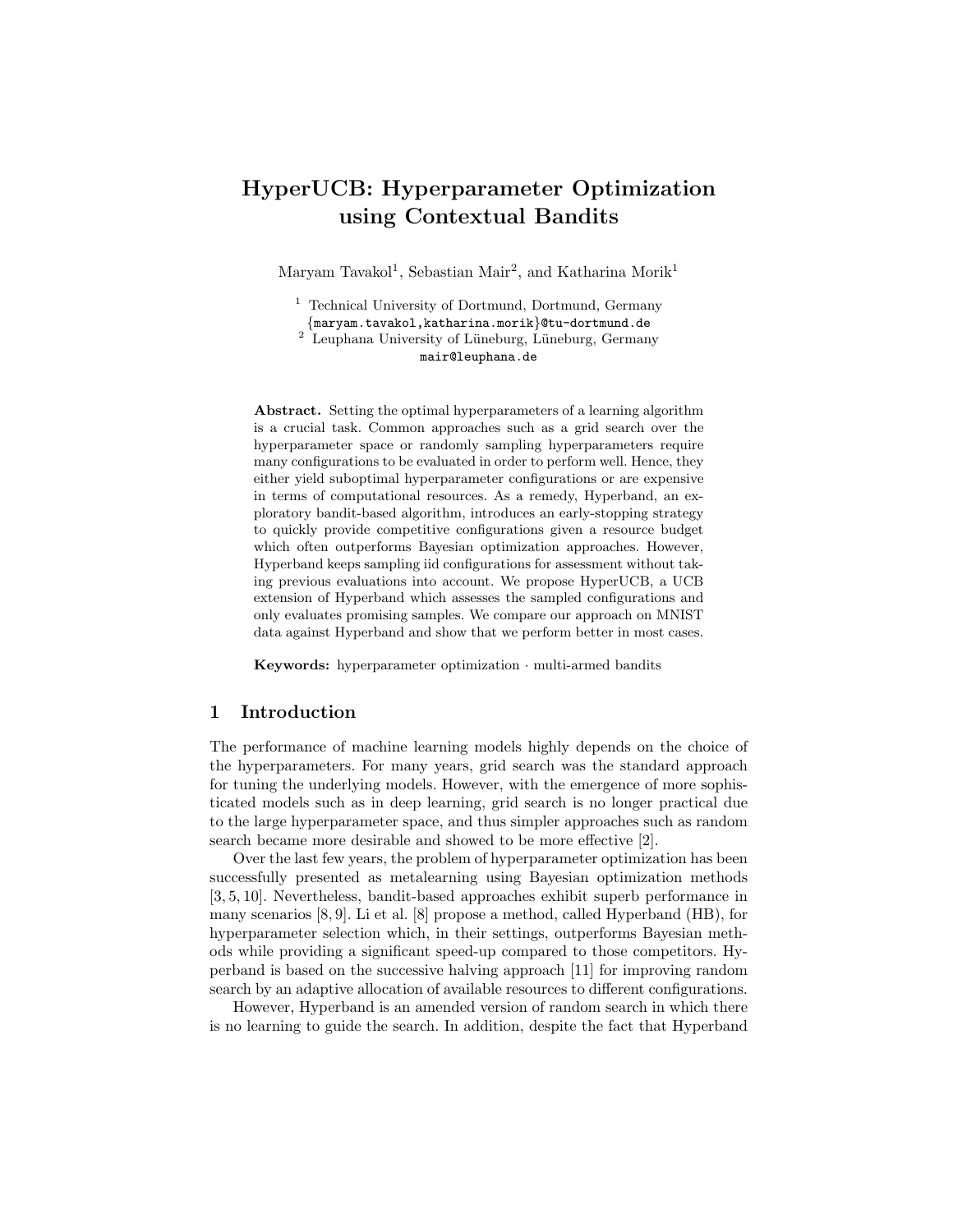#### Algorithm 1: Hyperband

input :  $R, \eta$ 1 initialization:  $s_{max} = |\log_n R|$  and  $B = (s_{max} + 1)R$ ; 2 for  $s \in \{s_{max}, s_{max} - 1, ..., 0\}$  do **3**  $n = \lceil \frac{B}{R} \frac{\eta^s}{s+1} \rceil, \quad r = R \eta^{-s};$ 4  $A_s =$ get\_hyperparameter\_configuration(*n*); 5  $\int$  for  $i \in \{0, ..., s\}$  do 6  $n_i = \lfloor n\eta^{-i} \rfloor$  ,  $r_i = r\eta^i;$ 7  $\mathcal{L}(\Lambda_s) = \{\text{run\_then\_return\_val\_loss}(\lambda, r_i) \mid \lambda \in \Lambda_s\};$  $8 \quad | \quad \big| \quad \Lambda_s = \text{top\_k}( \Lambda_s, \mathcal{L}(\Lambda_s), \lfloor \frac{n_i}{\eta} \rfloor);$ 9 end 10 end output: configuration  $\lambda$  with lowest validation loss seen so far

is highly efficient for finding a good configuration, it does not find an optimum fast enough. Hence, modeling the hyperparameter optimization as a learning problem is more reliable than a search algorithm. Therefore, instead of only sampling iid configurations of hyperparameters as Hyperband does, we propose to leverage the information of previous batches in order to pre-evaluate sampled configurations and to discard unpromising ones. This is done by a UCB bandit strategy in a contextual setting.

In this paper, we introduce *HyperUCB*, a model-based bandit framework, to accommodate exploitation into the purely exploratory algorithm of Hyperband. In HyperUCB, the arm selection is carried out by incorporating an Upper Confidence Bound (UCB) strategy [1] to guide the search within the iterations in order to balance exploration vs. exploitation. We further model the arms in a contextual setting which generalizes the model for unseen arms (i.e., configurations). Therefore, we employ a modified version of LinUCB [7] in our approach to achieve a model-based Hyperband for the task of hyperparameter optimization. Empirically, we show that our proposed approach either outperforms Hyperband or performs on par on optimizing the hyperparameters of a deep learning model.

# 2 Background

#### 2.1 Problem Setting

Let  $\mathcal{D} = (\mathcal{X}, \mathcal{Y})$  be a data set and M be a learning algorithm. The data is usually split into a training set for optimizing the parameters of the model, a validation set for optimizing the hyperparameters and a test set for evaluating the overall performance of the model. Assume that  $H$  is the set of all possible hyperparameter configurations, we denote by  $\mathcal{L}(\lambda)$  the loss of M using  $\lambda \in \mathcal{H}$ on the validation set. The goal is to find the best hyperparameter configuration  $\lambda^* = \arg \min_{\lambda} \mathcal{L}(\lambda)$ , which minimizes the validation loss for a given budget.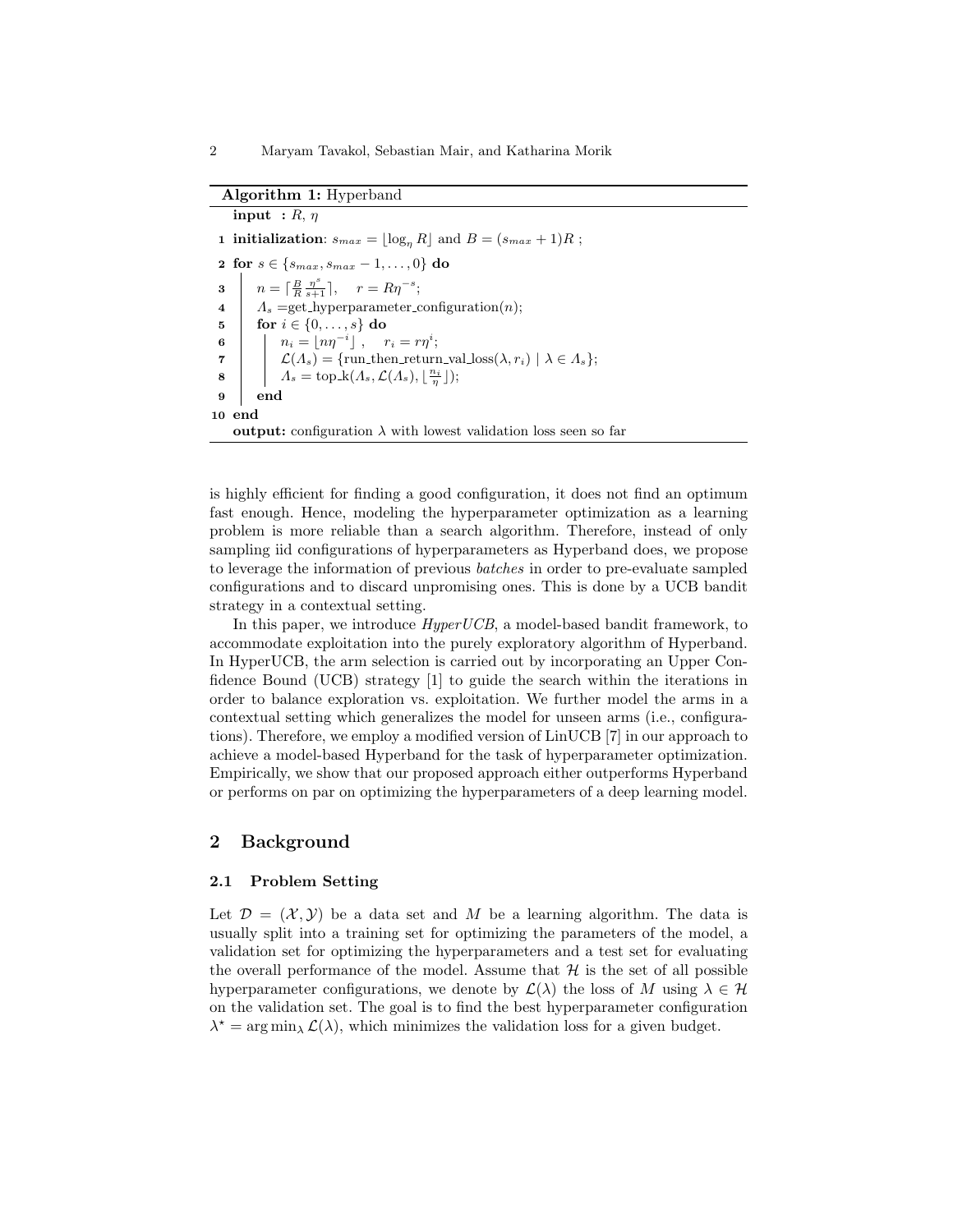#### 2.2 Hyperband

Hyperband (HB) is an anytime search algorithm based on multi-armed bandits to find the best configuration for a machine learning approach given limited resources. The method performs several iterations based on the available resources, and in each iteration repeatedly calls the SuccessiveHalving method [6] for choosing the best ones. Let  $R$  be the maximum budget available for training various instances of a model, then Hyperband conducts  $s_{max} = \lfloor \log_n R \rfloor$  iterations for exploration, where  $\eta$  is the ratio of sampling the best arms.

Hyperband is outlined in Algorithm 1. Note that the evaluation of the hyperparameters  $\lambda \in \Lambda_s$  in line 7 can be done in parallel. Within the algorithm, three methods are used. The method get hyperparameter configuration  $(n)$ returns a set  $\Lambda_s$  of  $n \in \mathbb{N}$  hyperparameter configurations  $\{\lambda_1, \ldots, \lambda_n\}$  sampled iid from a given hyperparameter space  $\mathcal H$  of feasible configurations. Furthermore, by calling run then return val loss  $(\lambda, r)$ , we obtain the validation loss  $\mathcal{L}(\lambda)$ of configuration  $\lambda$  and resource allocation r. Finally,  $\text{top}_k(\Lambda_s, \mathcal{L}(\Lambda_s), k)$  returns a subset of  $\Lambda_s$  of size k with the k lowest validation losses given in  $\mathcal{L}(\Lambda_s)$ .

#### 2.3 Contextual Bandits

The multi-armed bandits in contextual settings benefit from the available information (context) to make a better decision at the time of action (arm) selection. That means, before making a decision, some context is shown to the bandits, and depending on the situation the decision might be different. The context could include the information about the current state, the attributes of the arms, or any other available data. A contextual bandit aims at finding a mapping between the contexts and their corresponding outcomes in order to minimize the total regret. Li et al. [7] propose LinUCB in which the outcome of every arm is modeled as a linear function of the context. In the next section, we present a modified form of LinUCB to design contextual Hyperband.

# 3 Contextual HyperUCB

In this section, we present our approach to upgrade Hyperband to a contextual bandit method using a UCB strategy. Let  $H$  be the space of all possible hyperparameter configurations for a machine learning approach. We are interested in finding  $\lambda^* \in \mathcal{H}$  that gives the best performance  $y^*$  in terms of the validation loss  $\mathcal L$  of the model

$$
\lambda^* = \arg\min_{\lambda} \mathcal{L}(\lambda). \tag{1}
$$

We assume that a hyperparameter configuration can be represented by a ddimensional vector  $\lambda$  and model the contextual bandit as a linear function of the configurations. After learning the parameters  $\boldsymbol{\theta}$  of the linear model, a new configuration  $\lambda$  can be evaluated as  $\hat{y} = \theta^{\top} \lambda$ . The optimization problem in Equation (1) suggests a lower confidence bound strategy since we aim to minimize  $\mathcal{L}$ . However, by considering negative loss values  $-y$ , we can retain the usual upper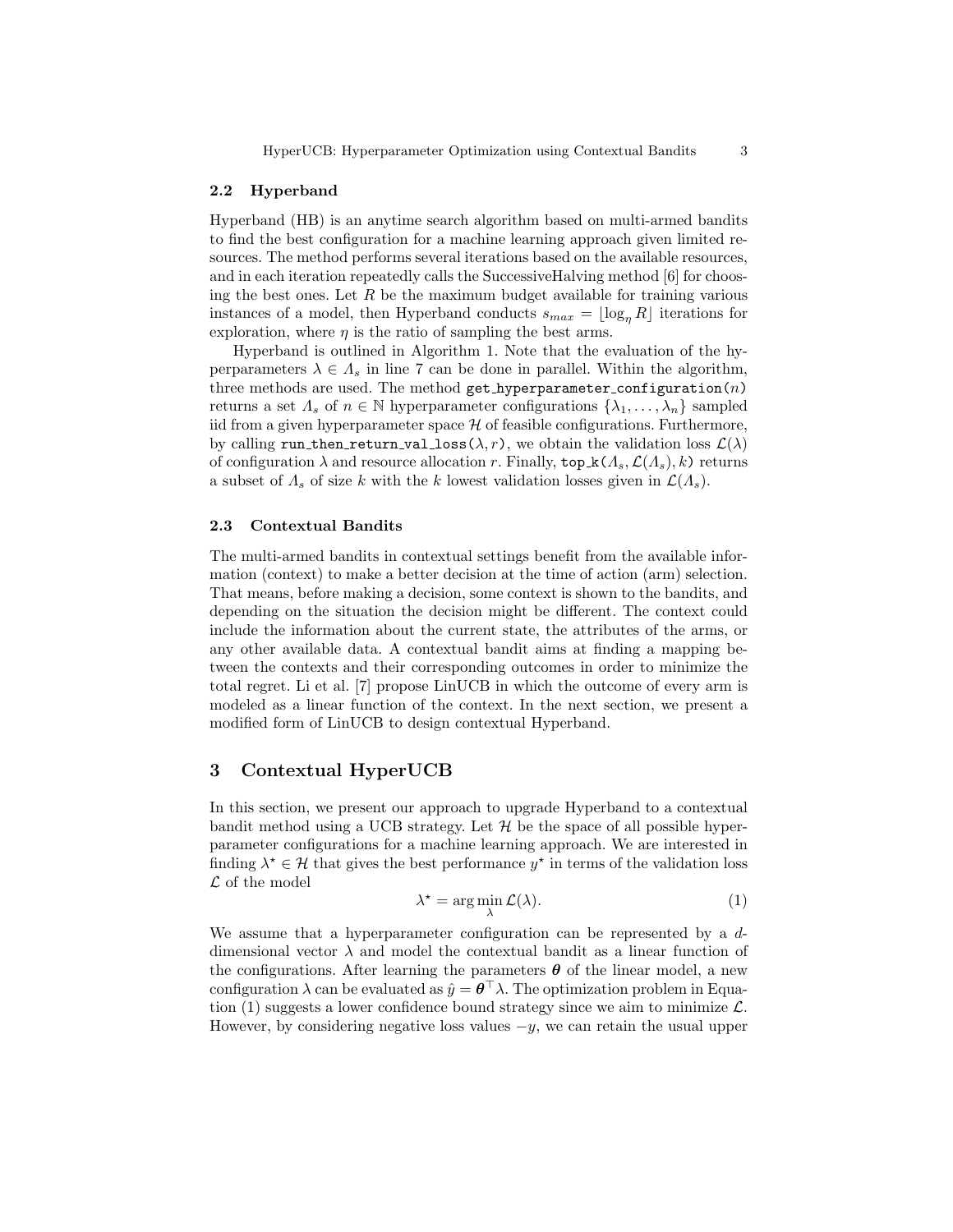#### Algorithm 2: HyperUCB

input :  $R, \eta, \alpha, \gamma$ 1 initialization (HB):  $s_{max} = \lfloor \log_n R \rfloor$  and  $B = (s_{max} + 1)R;$ 2 initialization (UCB):  $\boldsymbol{\theta} = \mathbf{0}_{d \times 1}$ ,  $\boldsymbol{X} \leftarrow \emptyset_{0 \times d}$ ,  $A \leftarrow \gamma \boldsymbol{I}_{d \times d}$ ,  $n_0 = \eta^{s_{max}}$ ; 3 for  $s \in \{s_{max}, s_{max} - 1, ..., 0\}$  do 4 compute n and r as in HB; 5  $\Lambda_s = \text{top\_ucb}(\text{get\_hyperparameter\_configuration}(n_0), \theta, A, n);$ 6 append  $\lambda$  to  $\mathbf{X} \quad \forall \lambda \in \Lambda_s$  and initialize  $y_\lambda = 0$ ; 7  $\sigma$  for  $i \in \{0, ..., s\}$  do 8 | compute  $n_i$  and  $r_i$  as in HB; 9 | for  $\lambda \in A_s$  do 10  $\parallel$   $A = A + \lambda \lambda^{T}$ ; 11 |  $y_{\lambda} = -\text{run\_then\_return\_val\_loss}(\lambda, r_i);$  $12$  end  $\begin{array}{ccc} \mathbf{13} & || & \theta = (\boldsymbol{X}^{\top} \boldsymbol{X} + \gamma \boldsymbol{I})^{-1} \boldsymbol{X}^{\top} \boldsymbol{y} \; ; \end{array}$ 14  $A_s = \text{top\_ucb}(A_s, \theta, A, \lfloor \frac{n_i}{\eta} \rfloor);$ 15 end 16 end 17 top\_ucb  $(A_s, \theta, A, n)$ : 18  $p_{\lambda} = \boldsymbol{\theta}^{\top} \lambda + \alpha$  $\forall \lambda \in \Lambda_s;$ 19 return top  $k(A_s, p, n)$ 

confidence bound (UCB) strategy since maximizing the negative validation loss  $-\mathcal{L}$  is equivalent to minimizing  $\mathcal{L}$ . The UCB approach trades off exploration and exploitation as it also considers the uncertainty for a specific hyperparameter configuration. The score  $p_{\lambda}$  is thus obtained from  $\theta^{\top} \lambda + \alpha \sqrt{\lambda^{\top} A^{-1} \lambda}$ , where  $A = X^{\dagger} X + \gamma I$  is the regularized design matrix of the configurations with  $\gamma \geq 0$ which have been evaluated so far and  $\alpha > 0$  is a trade-off parameter.

Algorithm 2 summarizes our approach for HyperUCB. In this algorithm, the bandit model is learned in line 13, and together with the covariance matrix it computes the upper confidence values in two sampling steps. At every iteration, a number of  $n_0$  configurations are randomly sampled as in HB, and from those, the bandit model selects the  $n$  most promising ones. The next sampling step is at line 14, where top ucb is performed on the values of  $p_{\lambda}$  rather than  $y_{\lambda}$ . Note that the matrix  $A$  is updated every time a configuration is chosen, even within an iteration, which leads to a tighter confidence interval for those configurations.

# 4 Empirical Study

In this section, we evaluate the performance of the HyperUCB strategy compared to Hyperband [8]. The experiments are conducted on the MNIST data which consists of 60,000 training and 10,000 test instances. As a model, we use a simple multi-layer perceptron (MLP) which learns to classify images of handwritten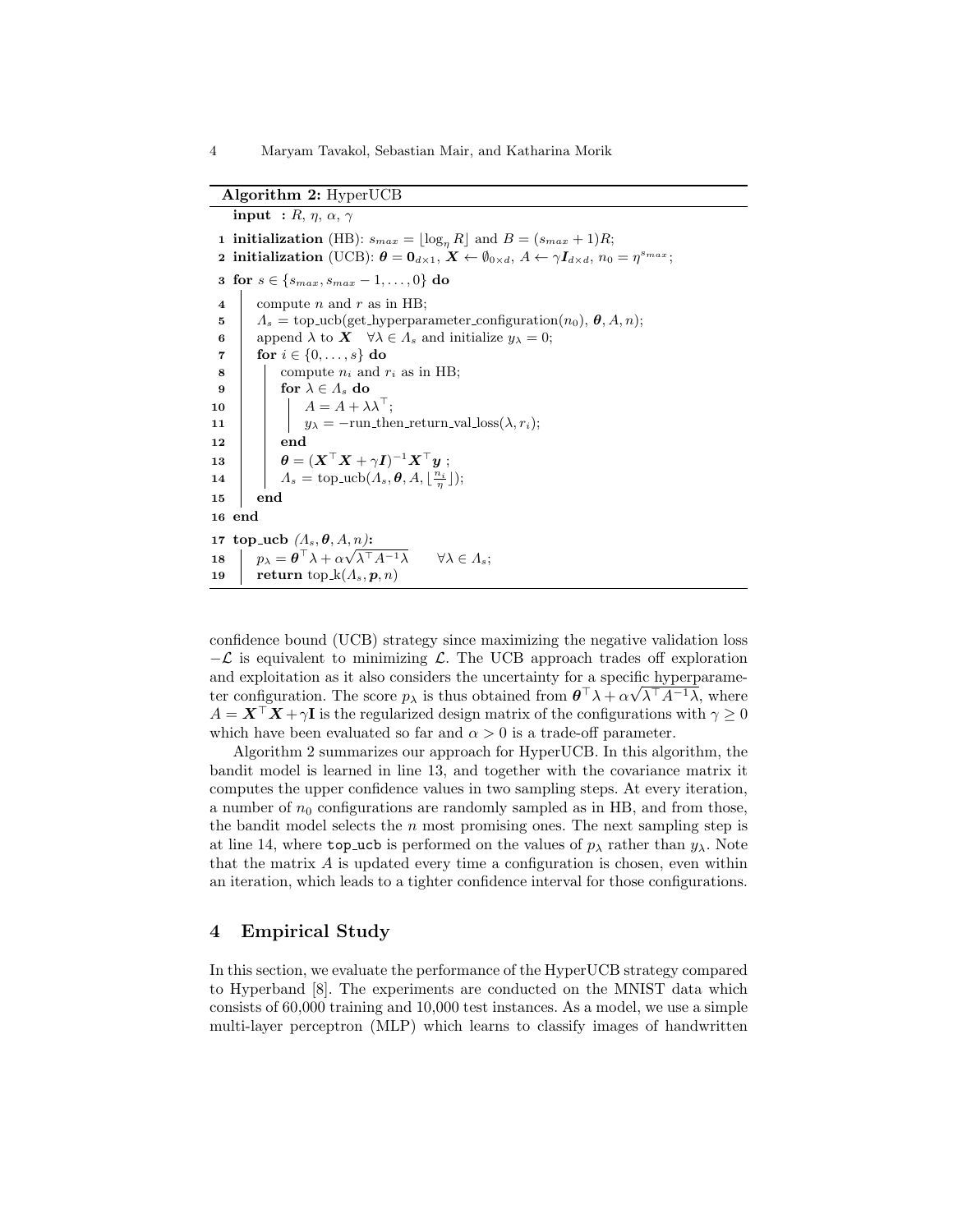| Hyperparameter Range |                           | Type              |
|----------------------|---------------------------|-------------------|
| learning rate        | [0.0001, 1]               | $_{\text{float}}$ |
| $#$ hidden layers    | $\{1, 2, 3, 4, 5\}$       | integer           |
| $#$ neurons          | $\{16, 32, \ldots, 512\}$ | integer           |
| activation           | ${relu, \tanh, sigmoid}$  | categorical       |

HyperUCB: Hyperparameter Optimization using Contextual Bandits 5

Table 1. Hyperparameters of the multi-layer perceptron.

digits. We use the categorical cross entropy as a loss function and the RMSprop optimizer. The validation loss is computed on the hold-out data. Within the MLP we use four hyperparameters which are outlined in Table 1. We determine a minimum budget of one unit of resource which corresponds to 100 mini-batches of size 100. The maximum budget consists of R units of resources, hence  $100R$ mini-batches. We use the default value of  $\eta = 3$  as specified in Hyperband. Our approach contains two additional parameters: the exploration-exploitation tradeoff  $\alpha$  and a regularization-weight  $\gamma$  in ridge regression. We select the values of  $\alpha = 0.4$  as it gives best performance in [7] and the regularization is set to  $\gamma = 0.1$ .



Fig. 1. Performance w.r.t. the budget. Fig. 2. Performance w.r.t. the time.

Figure 1 shows the validation loss averaged over five independent runs for various maximum budgets including standard errors. With a max. budget higher than 19, HyperUCB outperforms Hyperband as it consistently yields lower validation errors. We credit this finding to the fact that using a higher budget, more rounds are conducted on which the bandit model can learn to discriminate promising from unpromising hyperparameter configurations. This can be hardly done with lower max. budgets due to the lack of training data.

Figure 2 depicts the average validation loss in dependence of computational time, measured in seconds, for a budget of 45. It can be seen that HyperUCB performs on par with Hyperband, meaning it is as fast or faster than Hyperband.